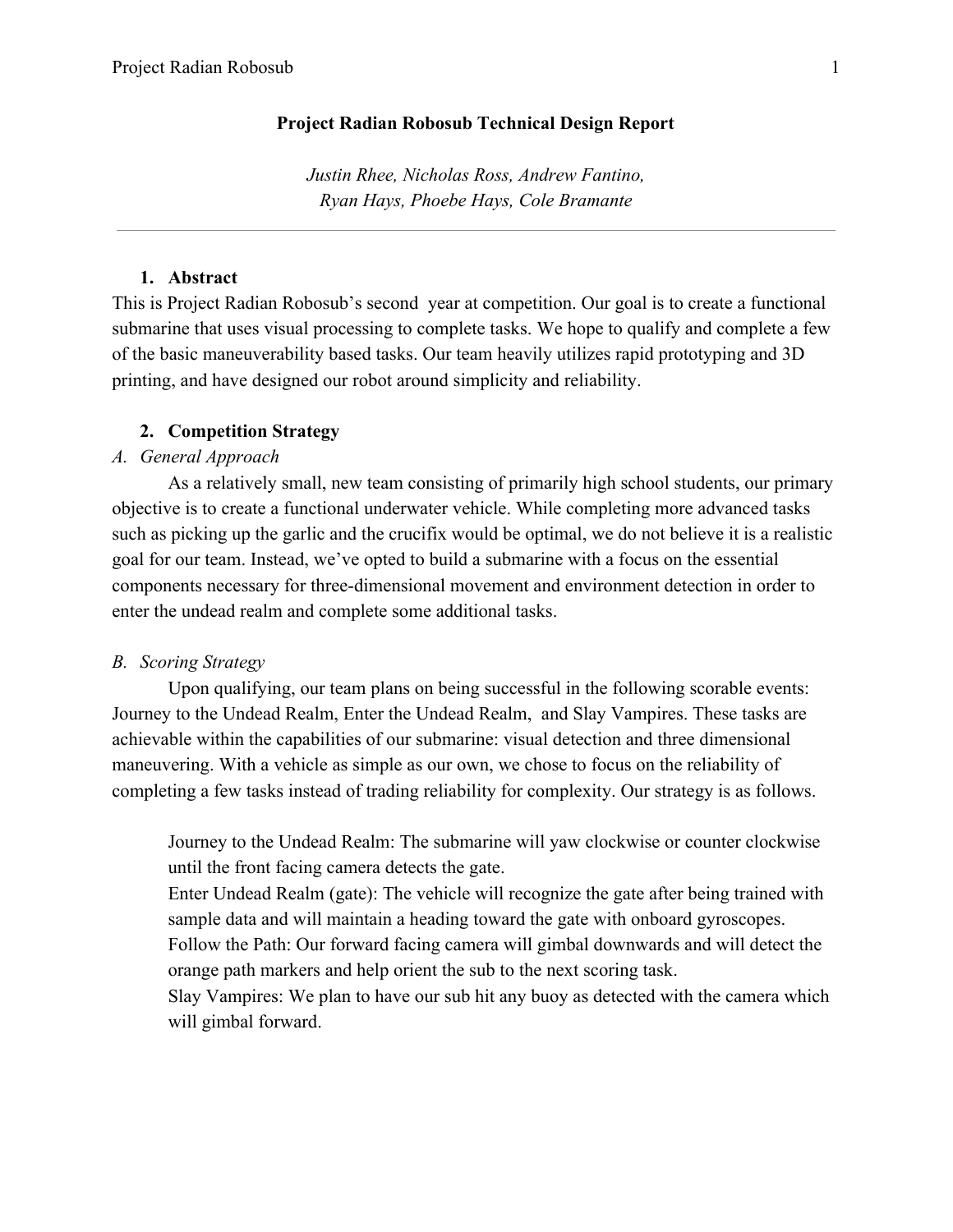#### **3. Vehicle Design**

# *A. Hull and Frame*

We chose our hull from Blue Robotics as to ensure that it was waterproof. Last year, we ran into difficulties in making our hull watertight, so this year we chose to purchase a commercially sold hull to ensure its watertightness.

Our frame was designed with simplicity in mind. In the shape of a rectangular prism, our frame was easily assembled with brackets and rivets. The design of the frame was also such that the hull is easily removable to access the electronics, while remaining extremely strong and stable.

## *B. Thrusters*

For our motors, we chose to use 430 kv brushless quadcopter motors used for medium-large quadcopters. As opposed to brushed motors, brushless motors have no exposed contacts, allowing us to avoid the issue of waterproofing our motors. For our propellers, we chose to use 3D-printed propellers sold by Blue Robotics after comparing the thrust produced by these propellers to those designed by our own team. Our team utilized plastic tubing to create shrouds for the motors, and we 3D-printed motor mounts. Our design choices allowed our thrusters to be both affordable and effective. The cost of each motor assembly was about \$15 and produced about 3.5 pounds of thrust. This was measured with a thrust test jig that used weights and the force of gravity to oppose the strength of the thruster. The weight could then be measured, equivaling the thrust.

#### *C. Camera*

This year, our hull is transparent, allowing the camera to be mounted within the hull. Given our transparent hull, we are able to mount the cameras within the sub, one forward facing to target the gate, and the other downward facing to find path markers. Keeping all of our electronics in a single pressure hull like this allowed us to focus on waterproofing only one component, and has proven to be a much more effective strategy than last year.

## *D. CAD and 3D Printing*

Our team used professional 3D modelling software and 3D printers to fabricate some of our more complex parts, such as our thruster mounting brackets, case mounts, and propellers. Each of these parts were designed, printed, tested, and reprinted multiple times before the final designs were completed. We were worried about the PLA material used in 3D printing degrading with exposure to water because of its biodegradability, but upon submerging a piece for several months with very little mass loss, we determined it was not an issue. We also avoided 3D printing any pieces that took significant structural loads, as last year we had issues with breaking and melting pieces. Instead, this method is only being used for complex shapes that take stress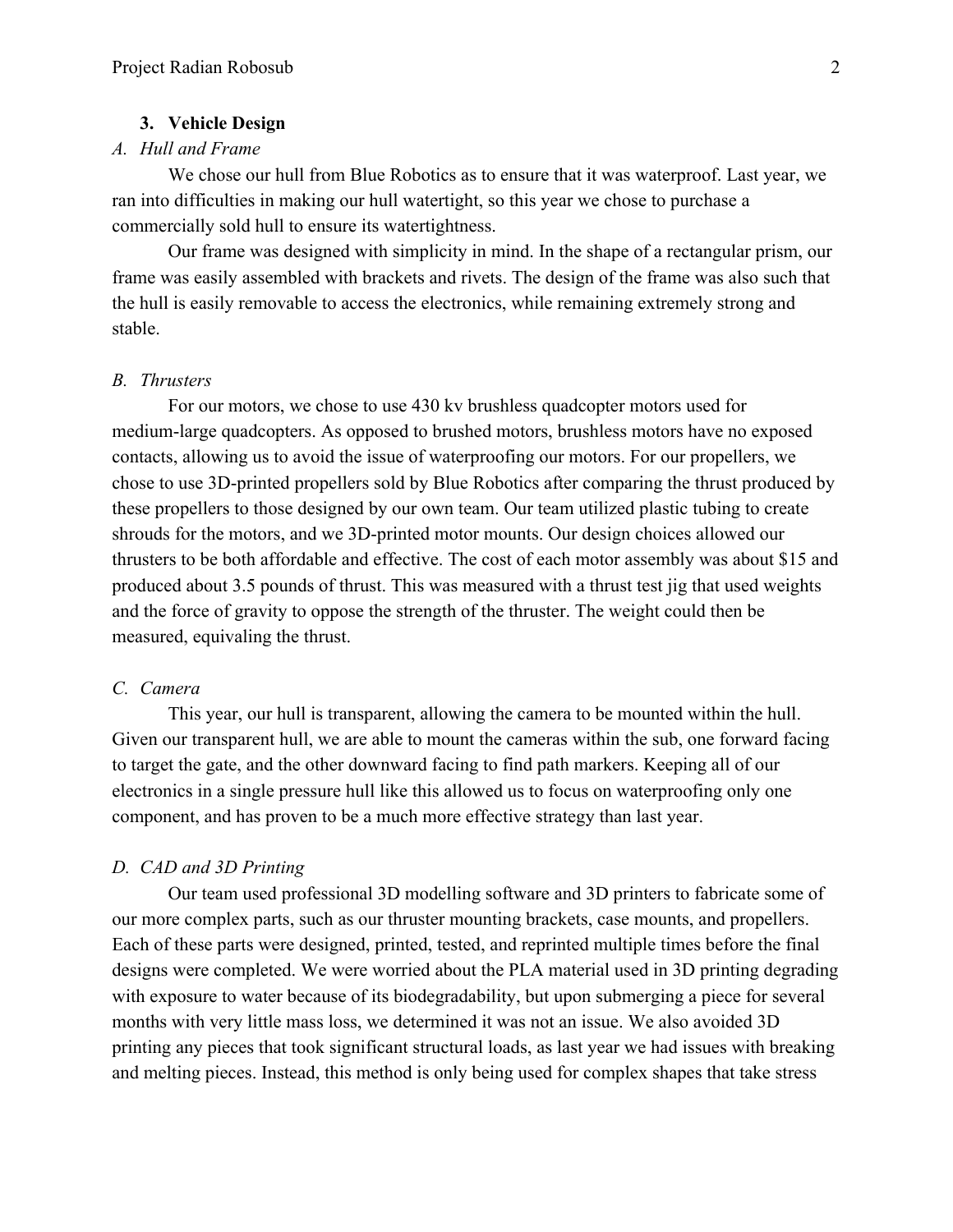only from the thrusters and do not support the weight of the sub itself. The CAD of our electronics tray and thruster is shown.



# *E. Electronics and Sensing*

Our vehicle is powered by a single 6s 12C battery. A voltage converter is used to step the voltage of the battery down to the voltage necessary for our logic components. A diagram of our power flow is shown below.

Our vehicle utilizes the NVIDIA Jetson Nano to complete most of its processing. We chose to use the Jetson Nano for its additional processing power as last year a Raspberry Pi was insufficient for our needs. Connected to our Jetson Nano is an Arduino, a pressure sensor, and IMU, and a camera. Connected to the Arduino are the motors used in the thrusters. We chose to use an Arduino to control the motors because of Arduino's PWM support. Last year, we ran into



problems with PWM over the GPIO pins of the Raspberry Pi, so we chose to use an Arduino this year for our PWM needs, a system with which we are more familiar. A diagram of our data flow is shown below.